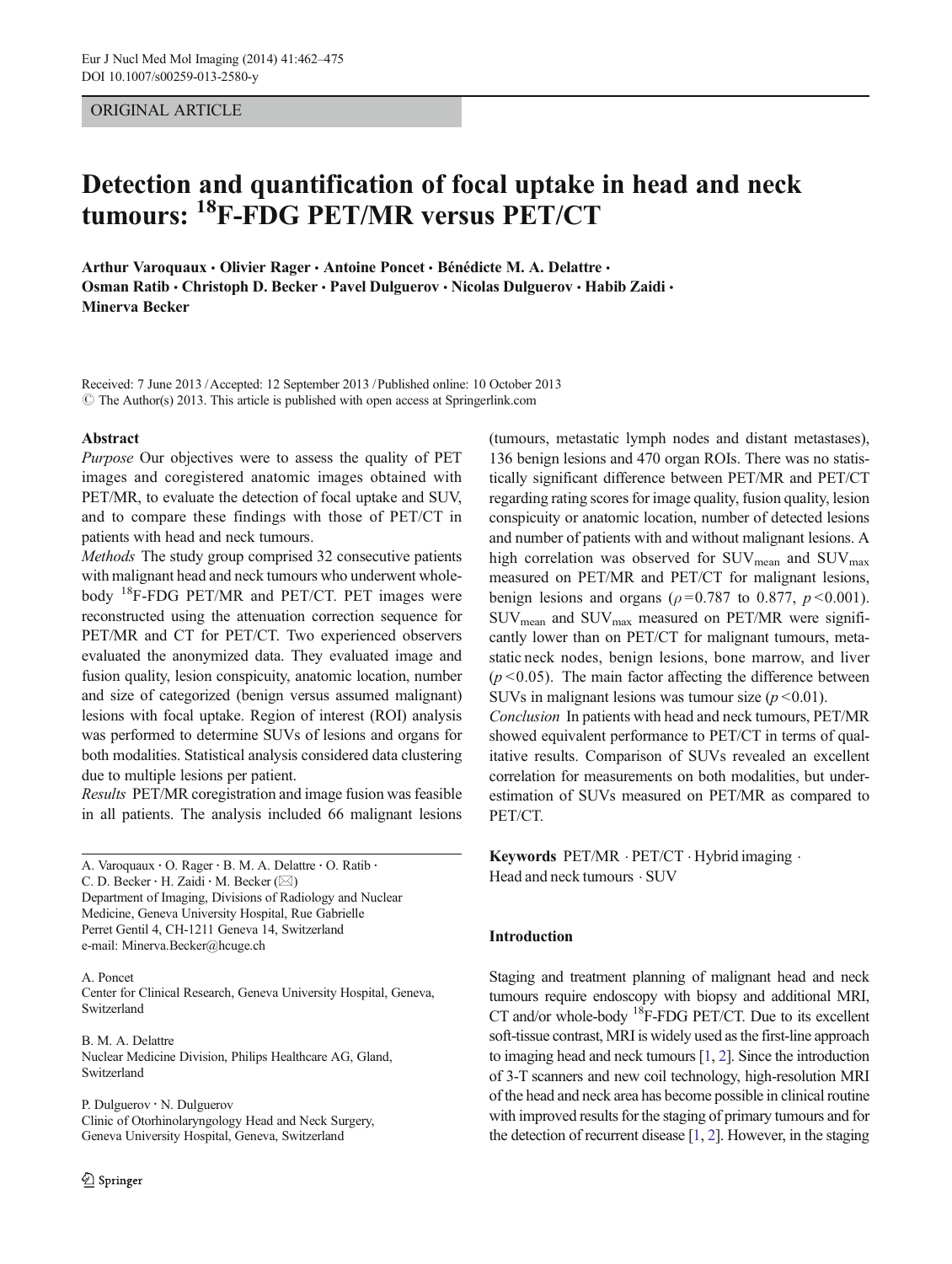of nodal disease,  $^{18}$ F-FDG-PET/CT has been shown to be superior to conventional anatomic MRI sequences [[3](#page-12-0)], and there is general agreement that PET/CT is indicated whenever distant metastases or second synchronous tumours are suspected [\[3\]](#page-12-0). Since the diagnostic information of MRI and PET are complementary, combining the two modalities should facilitate tumour detection and staging. The use of MRI instead of CT for attenuation correction also reduces radiation dose, especially in patients undergoing repeat PET studies [[4](#page-12-0)].

Recently introduced PET/MR systems include new technologic features that allow acquisition of MRI and PET data in the same patient during a single examination providing highquality fusion of MRI and PET images [[5](#page-12-0)–[16](#page-13-0)]. In the so-called simultaneous PET/MR systems, PET inserts are installed inside the bore of the MRI machine [[5](#page-12-0)], whereas in the so-called sequential PET/MR systems the patient is transferred between the MRI and the PET scanner while remaining on the same table support [\[6](#page-13-0), [16\]](#page-13-0).

The purpose of this prospective study was to assess the feasibility of sequential PET/MR and of PET/MR image fusion, and to compare its performance to that of PET/CT with respect to lesion detection, characterization and anatomic localization of focal uptake in patients with malignant head and neck tumours. In addition, our objective was to compare <sup>18</sup>F-FDG uptake quantification with PET/MR and PET/CT despite different PET characteristics, data acquisition and processing protocols.

### Materials and methods

## Study design and patient selection

This prospective clinical study was approved by the institutional ethics committee and was performed in accordance with the guidelines of the Helsinki II declaration. Over a period of 12 months, we included consecutive patients with head and neck tumours in whom MRI of the head and neck and wholebody 18F-FDG PET/CT were clinically indicated and who gave informed consent to participate in the study. Exclusion criteria were standard contraindications for MRI and refusal to participate in the study. None of the patients potentially eligible for the study refused to participate and all patients were able to sustain both examinations. Therefore, 32 consecutive patients (13 women, 19 men; mean age  $59\pm18$  years) with known or suspected head and neck tumours underwent a whole-body PET/MR scan followed by a whole-body PET/CT scan. In 13 patients, the indication for imaging was primary staging of head and neck squamous cell carcinoma (12 patients) or lymphoma (1 patient). In 18 patients, the indication was suspected recurrence of head and neck squamous cell carcinoma (17 patients) or rhabdomyosarcoma (1 patient). In one patient, the indication was head and neck

lymph node metastasis from an unknown primary. The proof of diagnosis consisted of histology (endoscopic biopsy or surgical resection), follow-up  $\geq$ 12 months or a combination of histology and follow-up. Histologic proof with or without follow-up was available for the primary site in 28 patients, for lymph node status in 18 patients, and for the chest and the remainder of the body in 4 patients. Follow-up alone was the proof of diagnosis in 4 patients for the primary site, in 14 patients for lymph node status, and in 28 patients for the remainder of the body, respectively.

## Imaging protocol

All patients received a single  ${}^{18}$ F-FDG injection, followed by a PET/MR scan and a subsequent PET/CT scan.  ${}^{18}F$ -FDG  $(373\pm28 \text{ MB})$  was injected in the PET/MR system and the time for radiotracer uptake was used for the diagnostic MRI scan of the head and neck and for total body MRI sequences for attenuation correction and anatomic localization. A wholebody PET acquisition was obtained on the PET/MR system, after which the patient was transferred to the PET/CT scanner. This approach did not require additional injection of <sup>18</sup>F-FDG.

#### PET/MR acquisition

All PET/MR scans were performed on a Philips Ingenuity time-of-flight (TF) PET/MR scanner (Philips Healthcare, Cleveland, OH), which is a sequential PET/MR system consisting of a GEMINI TF PET scanner and an Achieva 3-T TX MRI scanner with a common rotating table platform in between [[6,](#page-13-0) [16](#page-13-0)]. After radiotracer injection, a dedicated MRI scan of the head and neck was performed using a SENSE neurovascular coil. The voxel size of the T1-weighted (TR/TE 683/16) and T2-weighted (TR/TE 3, 528/90) sequences was  $0.45 \times 0.45 \times 3$  mm, the voxel size of the diffusion-weighted (TR/TE 3,867/260) sequence was  $1.3 \times 1.3 \times 3$  mm, and the voxel size of the STIR (TR/TE/TI 5,043/80/200) sequence was  $0.45 \times 0.45 \times$ 4 mm. The dedicated head and neck MRI scan (total acquisition time 40 min) was followed by a whole-body Dixon and MRI attenuation correction sequence using a quadrature body coil. The whole-body Dixon sequence acquired after injection of gadoterate meglumine (Dotarem, 0.1 mmol/kg; Guerbet, Aulnay-sous-Bois, France) had the following parameters: flip angle  $10^{\circ}$ , TE<sub>1</sub> 1.1 ms, TE<sub>2</sub> 2.0 ms, TR 3.2 ms,  $450 \times 354$  mm transverse FOV, voxel size  $0.85 \times 0.85 \times 3$  mm, total acquisition time 2 min 17 s. This sequence [[13,](#page-13-0) [14,](#page-13-0) [17](#page-13-0)] provides four datasets (in-phase and opposed-phase gradient echo images, and derived water-only and fat-only images), among which we prefer the water-only images for anatomic localization and PET/MR data fusion because of their excellent anatomic detail and lesion conspicuity. The MRI-based attenuation correction procedure has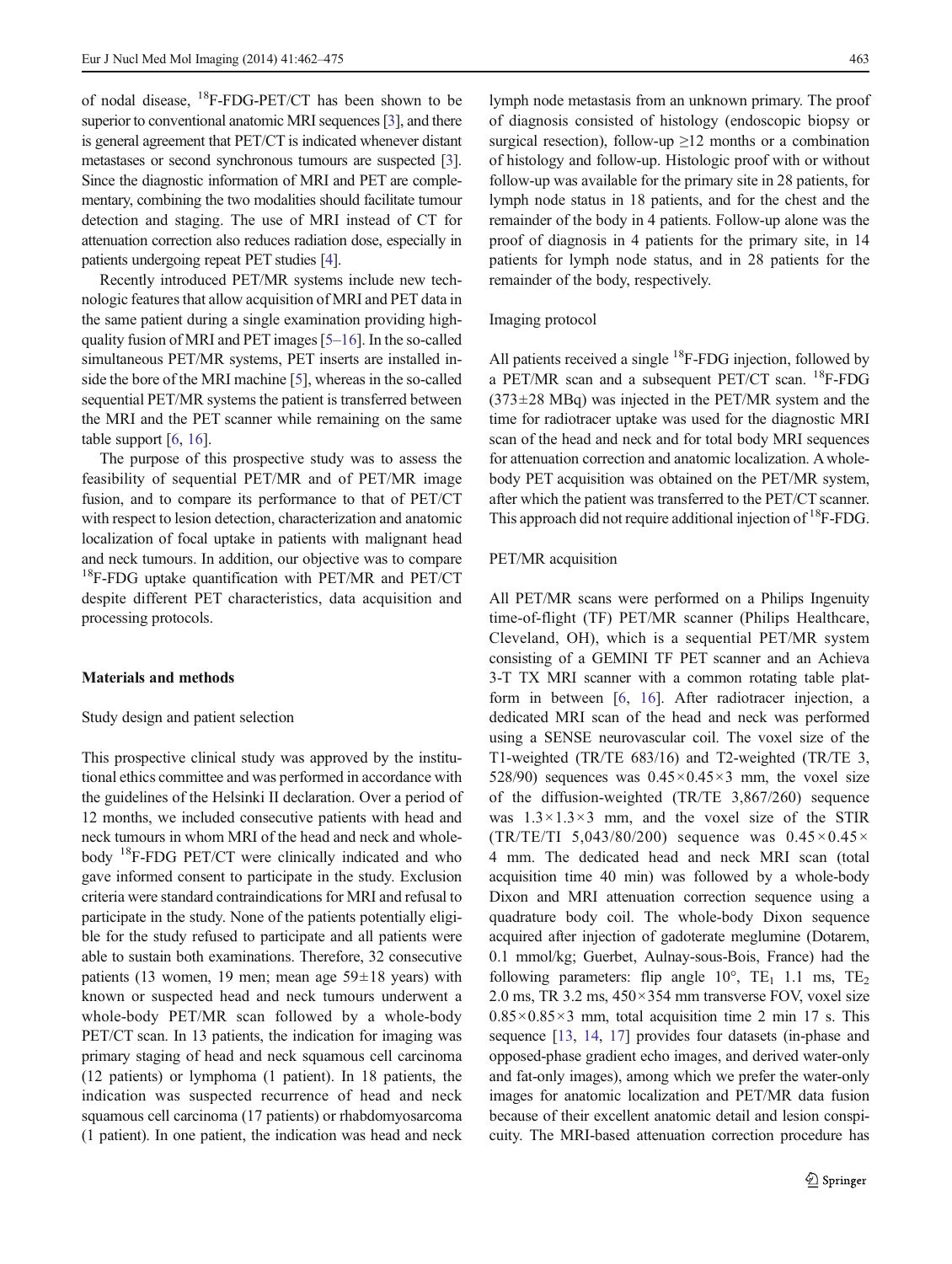recently been described [\[18\]](#page-13-0). This fast multistack whole-body MRI sequence called atMR, is acquired in 2 min 29 s. It consists of a 3-D multistack spoiled T1-weighted gradient echo sequence with the following parameters: flip angle 10°, TE 2.3 ms, TR 4.1 ms, smallest water–fat shift, 600 mm transverse FOV with a slab thickness of 120 mm, voxel size  $1.9 \times 1.9 \times 6$  mm. After the atMR acquisition, the table was rotated and the PET scan was performed. PET acquisition was started 85±20 min after injection. It included a total of ten bed positions for a total PET acquisition time of 32 min.

## PET/CT acquisition

PET/CT data were acquired on a Biograph 64 True Point scanner (Siemens Healthcare, Erlangen, Germany). The CT scan for attenuation correction and diagnostic purposes had the following parameters: 120 kVp, 180 mAs, collimation  $24 \times 1.5$ , pitch 1.2, 1 s per rotation. The slice thickness of the reconstructed CT images was 2 mm and the reconstruction interval was 1.5 mm. No intravenous or oral contrast material was administered. PET data acquisition was started  $146.2\pm$ 20 min after injection of  $^{18}$ F-FDG with a total of eight or nine bed positions resulting in an acquisition time of  $24 - 27$  min. The delay between the two PET acquisitions was  $61 \pm 20$  min and the delay between the end of the PET acquisition on the PET/MR machine and the start of the PET acquisition on the PET/CT machine was on average 29 min. This time lag resulted from the necessity to transport the patient from the PET/MR to the PET/CT unit and to place the patient as similarly as possible to the positioning on the PET/MR table.

#### Image reconstruction

On the PET/MR system, the MR map obtained by three-class segmentation (air, soft-tissue, lungs) of the corresponding atMR sequence was used to correct the PET images for attenuation. A pre-generated template taking into account table and RF coil attenuation was added to the patient attenuation map. The PET images were reconstructed using a 3-D line-of-response (LOR)/TF/blob-based ordered subsets expectation maximization (OSEM) algorithm and standard parameters recommended by the manufacturer (three iterations, 33 subsets, voxel size  $4 \times 4 \times 4$  mm).

On the PET/CT scanner, CT-based PET images were reconstructed using an attenuation-weighted, ordered subsetexpectation maximization (AWOSEM) iterative reconstruction algorithm (four iterations, eight subsets, voxel size  $4\times4\times5$  mm). Therefore, a similar voxel size was available for comparison of the PET data from the two modalities.

The standardized uptake values (SUV) for all PET data were calculated according to the standard formula [\[19\]](#page-13-0).

Image evaluation and SUV measurement

Prior to image evaluation, PET/MR and PET/CT DICOM datasets were anonymized. For each PET/MR examination the whole-body PET, the water-only Dixon and the atMR sequences were available for review. For each PET/CT acquisition, the PET and the unenhanced CT images were analysed. In order to make sure that identical anatomic regions with respect to craniocaudal extent were covered by the two examinations, the images of either modality were truncated so as to cover exactly the same anatomic area explored by the two modalities.

Two physicians with 6 and 16 years of experience reading PET and head and neck MR images evaluated all datasets in consensus. They were blinded to clinical, endoscopic and histopathologic results. In a first session, they evaluated all PET/MR images in a predefined random order and 2 weeks later all the PET/CT images in a different predefined order. The aim of having a gap between the two readings, rating the images in different orders and anonymizing the data was to minimize the effect of memory on lesion detection and characterization.

All images were evaluated on a PACS workstation using OsiriX software (OsiriX v. 4.0, 64 bits; Geneva, Switzerland). For PET/MR, all areas of focal uptake were first identified on axial PET images, after which the atMR and water-only Dixon sequences were used for PET/MR image fusion and to identify the anatomic lesions corresponding to focal uptake. In analogy, for PET/CT, focal uptake was first identified on axial PET images, after which the CT data were used for anatomic correlation. The readers equally evaluated maximum intensity projections of PET images and performed 2-D reconstructions in any other plane whenever necessary.

Analysis of PET/MR and PET/CT data included qualitative and quantitative assessment. Using a three-point scale (poor– moderate–good), the two readers evaluated image quality based on the presence of geometric distortion and breathing or swallowing artifacts, and they assessed areas of focal uptake with respect to alignment between PET and anatomic structures, quality of fusion, lesion conspicuity and anatomic location. Lesions with focal uptake were defined as wellcircumscribed areas of increased tracer uptake relative to the surrounding structures. The two readers classified areas of focal uptake either as probably malignant or as probably benign based on visual analysis, asymmetry of tracer uptake and taking into consideration the normal distribution of <sup>18</sup>F-FDG in the head and neck region. For the differentiation of malignant from benign focal uptake in the head and neck, a SUV threshold of 3 was used. This threshold was chosen in accordance with the literature [[20,](#page-13-0) [21](#page-13-0)] and based on our clinical experience. Fusion of PET images with anatomic images from the contrast-enhanced Dixon sequence was used for morphologic correlation. The number of lesions was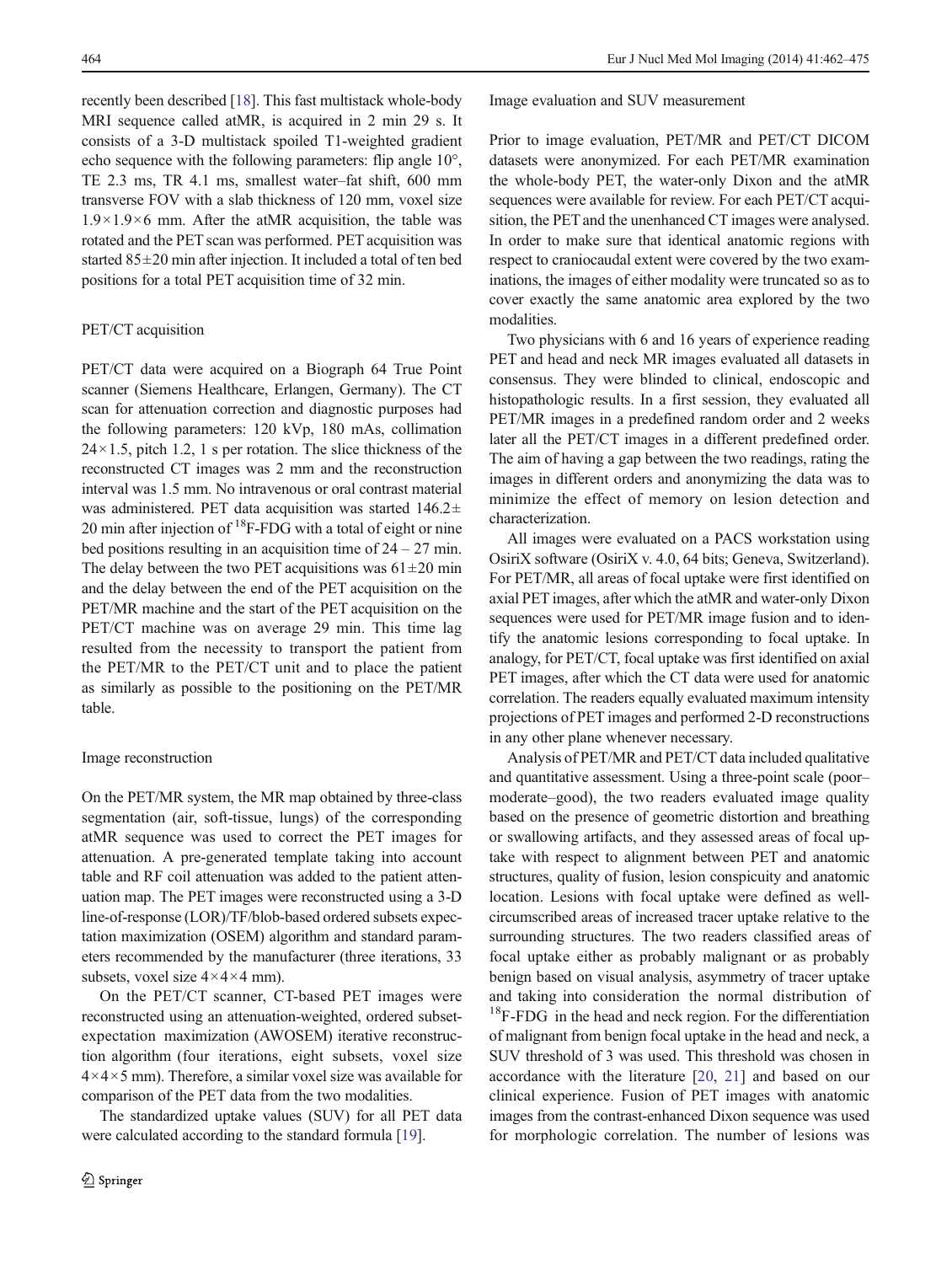recorded. Malignant lesions with focal uptake were further categorized as tumour (T), lymph node metastasis (N) or distant metastasis (M) according to UICC/AJCC recommendations [\[1](#page-12-0)]. Benign uptake included inflammatory lesions (such as reactive lymph nodes, sialadenitis, oesophagitis, arteriosclerotic plaques), posttraumatic lesions and physiologic uptake (due to muscle activity or brown fat). The two readers tagged all lesions with focal uptake on the computer screen during the blinded evaluations using different symbols for benign and malignant focal uptake. Tagging was done at the level of the size of the largest lesion. After evaluation and tagging by the two readers, a third physician with 8 years experience in head and neck MRI and PET identified all tagged lesions on both modalities and identified those lesions that were detected on one modality but were missed on the other modality. Discrepant readings were recorded. Then the two readers who had initially rated the PET/MR and PET/CT images reevaluated the discrepant readings to determine whether the lesions missed initially on one modality could be detected retrospectively.

SUVs of all tagged areas of focal uptake were then measured using predefined regions of interest (ROIs) for size and shape saved in DICOM format. The measurements were done on anatomically corresponding PET/MR and PET/CT images of the same patient allowing comparison of SUVs at the same level. Predefined ROIs were also used for measuring SUVs of the liver, lungs, spleen, bone, muscle, salivary glands and background. To ensure that ROIs were placed on the anatomic area to be measured, images were reviewed visually slice-byslice on the computer screen, as reported by previous investi-gators [\[22\]](#page-13-0). For all ROIs,  $\text{SUV}_{\text{mean}}$  and  $\text{SUV}_{\text{max}}$  were measured. Lesion size was additionally measured according to RECIST criteria.

#### Statistical analysis

Fisher's exact test was used to compare the number of lesions with focal uptake detected by PET/MR and PET/CT. The Wilcoxon signed-ranks test was used to compare the scores obtained with the two modalities for image quality, fusion quality, anatomic location and conspicuity of focal uptake. Spearman's rank correlation coefficient  $(\rho)$  was calculated to assess the correlation between SUV measured on PET/MR and those measured on PET/CT [[23\]](#page-13-0). Concordance between the SUVs from PET/MR and PET/CT (SUV<sub>mean</sub> and SUV<sub>max</sub>) was determined according to the methods of Bland and Altman [\[23](#page-13-0), [24\]](#page-13-0). The limits of agreement were derived from logarithmically transformed values to give limits for the ratio of the actual measurements. Linear mixed models with a random effect on patients for non-normally distributed samples of clustered data were used to calculate the relative difference between SUVs from PET/MR and those from PET/CT accounting for clustering due to multiple lesions per

patient [\[25,](#page-13-0) [26\]](#page-13-0). Linear mixed models were also applied to explore the factors influencing SUVs in malignant lesions and the difference between SUVs from PET/MR and those from PET/CT. The explored factors were lesion size, anatomic region (neck versus chest) and lesion type (malignant tumour, metastatic lymph node, distant metastasis).

Statistical analysis was carried out using a freeware program (R version 2.15.1; The R Foundation for Statistical Computing, Boston, MA). Values of  $p \le 0.05$  were considered statistically significant.

# Results

Image quality, fusion quality, lesion conspicuity and anatomic location

PET/MR and PET/CT examinations were successfully performed in all patients. Image quality, fusion quality, conspicuity and anatomic location of focal uptake were good (Fig. [1\)](#page-4-0). There was no statistically significant difference between mean PET/MR and PET/CT rating scores (Table [1\)](#page-4-0) and there was no mismatch in anatomic location between modalities for any of the lesions with focal uptake. Breathing, swallowing and motion had no major impact on image quality in 31 patients and degraded image quality in one patient on both PET/MR and PET/CT scans. Dental fillings and implants impaired image quality on PET/MR scans in two patients (6.25 %) and on PET/CT scans in four patients (12.5 %; Figs. [2](#page-5-0) and [3\)](#page-6-0).

Characteristics of lesions with focal uptake

Based on all available information from the PET/CT and PET/MR datasets, 202 lesions with focal uptake were detected: 66 malignant and 136 benign. The number of lesions with focal uptake varied from zero to 18 lesions per patient with a mean of 7 lesions (benign and malignant) per patient. The anatomic distribution of lesions, presumed lesion type and lesion size are shown in Table [2.](#page-7-0) The number and characteristics of benign lesions with focal uptake are given in Table [3](#page-7-0) and an example is shown in Fig. [4.](#page-8-0) The majority of benign lesions with focal uptake were of inflammatory origin (104 of 136; Table [2](#page-7-0)).

Concordant and discordant PET/MR and PET/CT readings

In the patient-based analysis, among the 32 patients included in the study, 28 rated positive for malignant focal uptake on PET/CT were also rated positive on PET/MR and 4 patients rated negative on PET/CT were also rated negative on PET/MR. Based on the final diagnosis, in the lesion-based analysis, there were 32 head and neck tumours (25 patients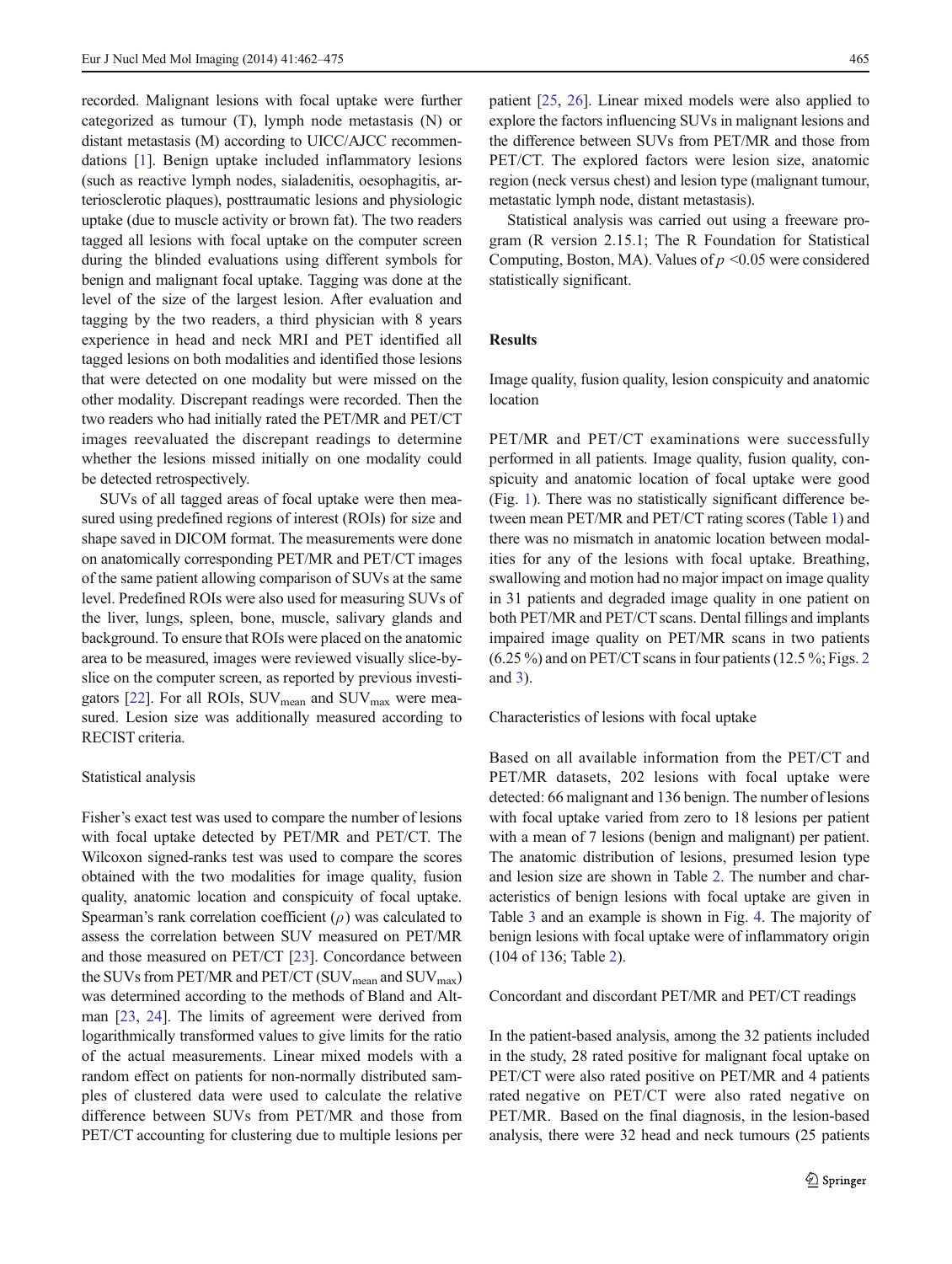<span id="page-4-0"></span>Fig. 1 Comparable image quality, fusion quality, lesion conspicuity and anatomic location by PET/CT and PET/MR in a 50-year-old woman with squamous cell carcinoma of the larynx T3N1M0. a Fused PET and CT image, b fused PET and water-only Dixon MR image, c PET image from PET/CT, d PET image from PET/MR, e fused whole-body PET and CT image, f fused PET and water-only Dixon MR image. Distant metastases are absent (arrows left glottic tumour)



with one head and neck tumour each, 2 patients with two synchronous tumours, and 1 patient with three synchronous tumours), 23 lymph node metastases and 11 distant metastases. Among the malignant lesions with focal uptake identified on PET/CT there were 32 head and neck tumours, 21 lymph node metastases (10 in the neck and 11 in the chest) and 9 distant metastases. On PET/MR, there were 31 malignant

**Table 1** Visual rating scores  $(1 - 3: poor–moderate–good)$ 

|                    | PET/MR          | PET/CT          | value |
|--------------------|-----------------|-----------------|-------|
| Image quality      | $2.95 \pm 0.25$ | $2.96 \pm 0.2$  | 0.18  |
| Fusion quality     | $2.95 \pm 0.29$ | $2.93 \pm 0.25$ | 0.62  |
| Lesion conspicuity | $2.97 \pm 0.22$ | $2.97 \pm 0.22$ |       |
| Anatomic location  | $2.95 \pm 0.22$ | $2.96 \pm 0.2$  | 0.16  |

 $p > 0.05$ , nonsignificant

tumours, 22 lymph node metastases (9 in the neck and 13 in the chest) and 9 distant metastases.

Of the total 202 lesions, a discordant rating was present in 8 (3.9 %) in six patients (18.75 %). In six of the discordant ratings, the lesion was either missed on PET/MR or on PET/CT (on PET/MR four lesions seen on PET/CT were missed, and two lesions not seen on PET/CT were detected) and in two the interpretation (benign/malignant) was discordant (Table [4;](#page-8-0) Fig. [5](#page-9-0)). The final diagnosis in these eight lesions with a discordant rating was based on histology alone or histology and follow-up in six lesions. In two lesions, the definitive diagnosis was established by follow-up of ≥12 months (Table [4\)](#page-8-0). All eight lesions with discordant ratings had morphologic correlates on CT and on the Dixon sequence and were not caused by artefacts. The lesions missed initially on one modality were identified by the readers retrospectively, the conspicuity of the respective lesion being poor on the modality on which the lesion was initially missed.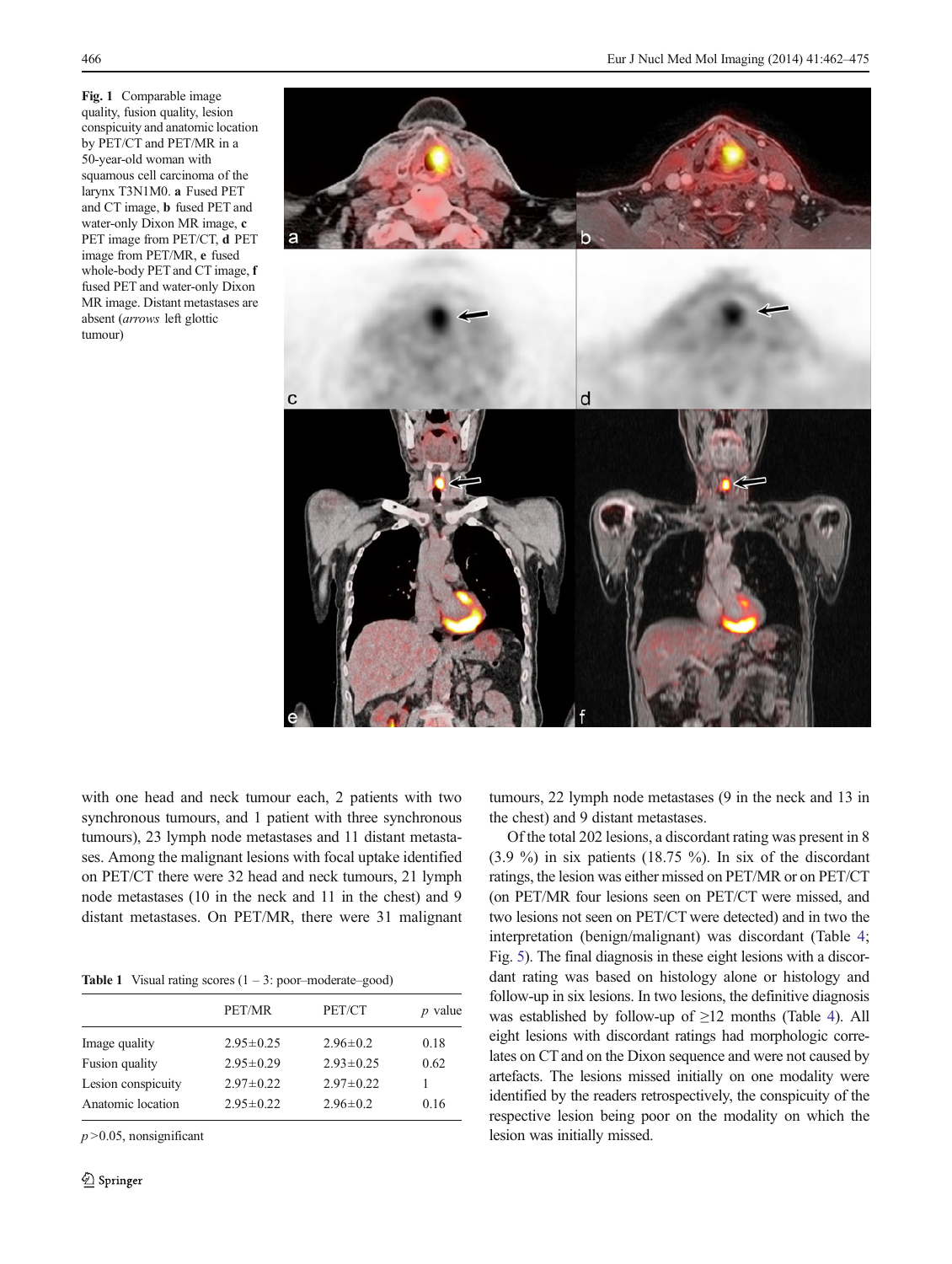<span id="page-5-0"></span>Fig. 2 Degraded PET/MR image quality due to dental implants in a 50-year-old woman with recurrent squamous cell carcinoma T3N0M0 of the oral cavity. Moderate PET/MR image quality (score 2) and good PET/ CT quality (score 3). Fused image quality, lesion conspicuity and anatomic location were comparable by both modalities (score 3). a CT image, b wateronly Dixon image, c fused PET and CT image, d fused PET and water-only Dixon MR image, e PET image from PET/CT, f PET image from PET/MR. Note the comparable visualization and anatomic localization of the tumour (long arrows) along the right horizontal branch of the mandible (short arrows, dental artefact)



### SUVs measured on PET/CT and PET/MR

SUVs were measured on PET/MR and PET/CT for the 202 lesions with focal uptake, for organs (lung, muscle, bone marrow, salivary glands, spleen and liver; 470 ROIs) and background (32; Tables [5](#page-9-0) and [6\)](#page-10-0). For malignant tumours, metastatic lymph nodes in the neck, benign lesions, bone marrow and liver,  $\text{SUV}_{\text{mean}}$  and  $\text{SUV}_{\text{max}}$  from PET/MR were significantly lower than those from PET/CT.  $\text{SUV}_{\text{max}}$  from PET/MR were also significantly lower than the corresponding values from PET/CT for the spleen and background. For all other lesions (metastatic mediastinal lymph nodes and distant metastases) and for all other organs (muscle, lung, salivary glands) there was no statistically significant difference in SUVs between the modalities.

Correlation and concordance analysis of SUVs

Spearman's correlation analysis of tracer uptake between PET/MR and PET/CT demonstrated a strong correlation for malignant uptake (SUV<sub>mean</sub>  $\rho = 0.877$ ,  $n = 66$ ,  $p < 0.001$ ; SUV<sub>max</sub>  $\rho = 0.873$ ,  $n = 66$ ,  $p < 0.001$ ), benign lesions (SUV<sub>mean</sub>  $\rho = 0.817$ ,  $n = 136$ ,  $p < 0.001$ ; SUV<sub>max</sub>  $\rho = 0.787$ ,  $n = 136$ ,  $p < 0.001$ ) and organs (SUV<sub>mean</sub>  $\rho = 0.868$ ;  $n = 470$ ;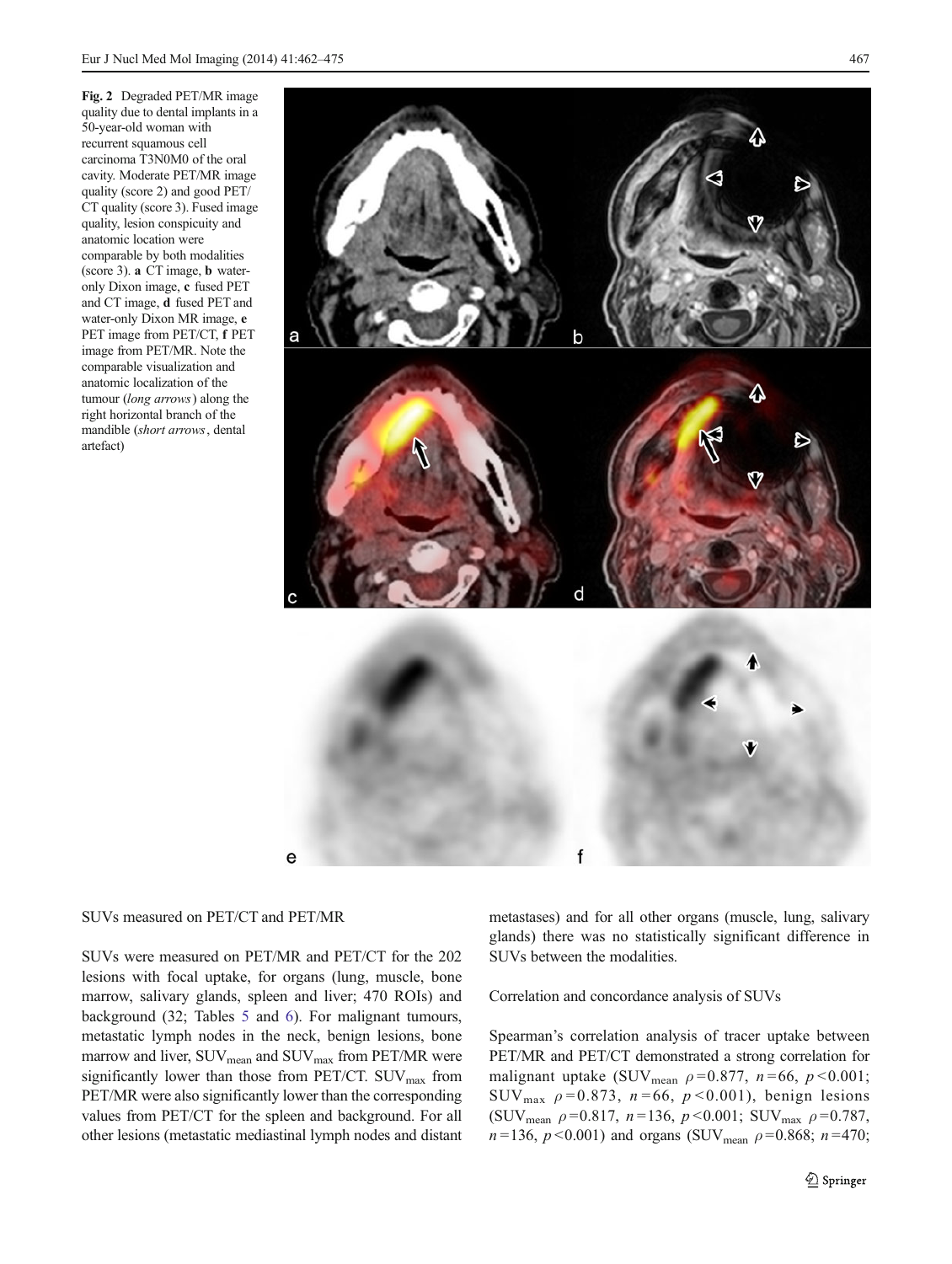<span id="page-6-0"></span>Fig. 3 Degraded PET/CT image quality due to dental fillings in a 73-year-old man with radiation therapy for a squamous cell carcinoma T3N2M0 of the oral cavity. a CT image, b water-only Dixon sequence image, c fused PET and CT image, d fused PET and water-only Dixon MR image, e PET image from PET/CT, f PET image from PET/MR. The PET/CT image quality is poor (score 1), but the PET/MR image quality is good (score 3). A lesion with focal uptake cannot be excluded on the PET/CT images. PET/MR data were interpreted as negative for focal uptake. The quality of PET/CT and PET/MR image fusion was comparable (score 3), (arrows dental artefacts)



 $p \le 0.001$ ; SUV<sub>max</sub>  $\rho = 0.872$ ;  $n = 470$ ;  $p \le 0.001$ ), as shown in Figs. [6](#page-10-0) and [7.](#page-11-0) Bland-Altman concordance analysis for SUVmean and SUVmax from PET/MR and PET/CT (Figs. [6](#page-10-0) and [7](#page-11-0)) showed a systematic bias (average difference) of 3 % to 19 % of the average SUVs between organs and lesions with focal uptake. The systematic underestimation of SUVs from PET/MR compared to those from PET/CT was proportional to average SUVs. This effect was more pronounced for focal uptake than for organs. For average  $\text{SUV}_{\text{mean}}$  >10 and  $\text{SUV}_{\text{max}}$  >12, the relative difference in measurements was substantial (Fig. [7](#page-11-0)). Average  $\text{SUV}_{\text{mean}}$  >10 and  $\text{SUV}_{\text{max}}$  >12 were found in tumours with a mean size of 3.1 cm and 3.0 cm, respectively, whereas  $\text{SUV}_{\text{mean}} \leq 10$  and  $\text{SUV}_{\text{max}} \leq 12$  were both seen in tumours with a mean size of 1.86 cm ( $p = 0.007$ ) and  $p = 0.009$ ).

Factors influencing SUVs of malignant lesions

Among the tested factors (lesion size, lesion type and anatomic location), lesion size  $(≥1$  cm) and lesion type were significantly correlated with SUV from PET/MR and from PET/CT  $(p=0.003)$ . The influence of the anatomic region was weaker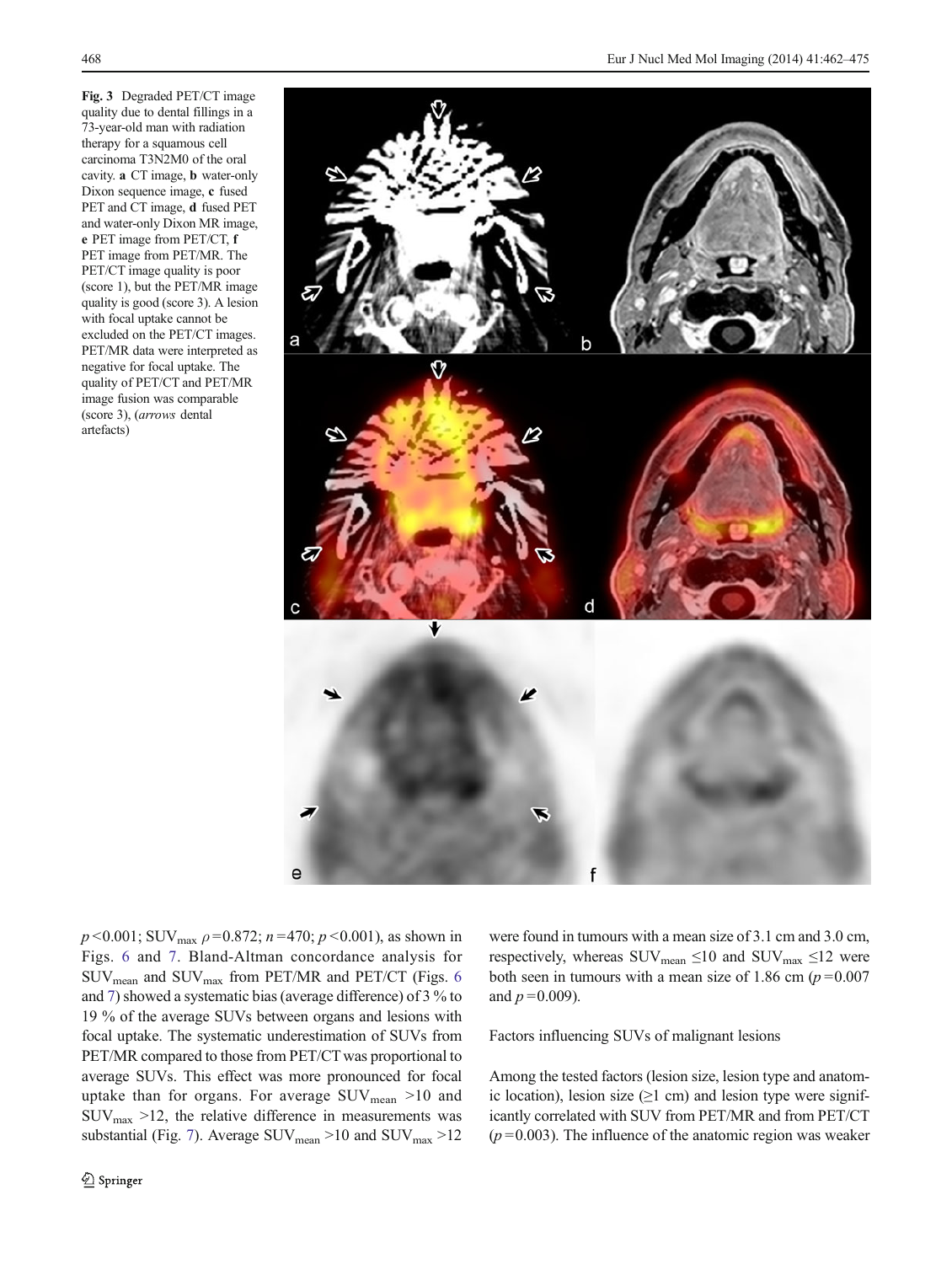<span id="page-7-0"></span>Table 2 Anatomic distribution, type and lesions with focal

Table 3 Number characteristics lesions with fo

| tribution, type and size of<br>lesions with focal uptake |                      | No. $(\%)$ of<br>lesions |
|----------------------------------------------------------|----------------------|--------------------------|
|                                                          | Anatomic region      |                          |
|                                                          | Abdomen              | 4(2.0)                   |
|                                                          | <b>Brain</b>         | 1(0.5)                   |
|                                                          | Chest                | 58 (28.7)                |
|                                                          | Head and neck        | 139 (68.8)               |
|                                                          | Lesion type          |                          |
|                                                          | Malignant tumour     | 32(15.8)                 |
|                                                          | Malignant lymph node | 23(11.5)                 |
|                                                          | Metastasis           | 11 $(5.4)$               |
|                                                          | Benign focal uptake  | 136 (67.3)               |
|                                                          | Lesion size $(cm)^a$ |                          |
| <sup>a</sup> Maximum length                              | $<$ 1                | 53 (26.2)                |
| according to RECIST<br>criteria                          | $\geq$ 1             | 149 (73.8)               |

on PET/MR  $(p=0.03)$  and was nonsignificant on PET/CT  $(p > 0.05)$ . There were significant correlations between lesion size and both  $\text{SUV}_{\text{mean}}$  and  $\text{SUV}_{\text{max}}$  from  $\text{PET/MR}$  and from PET/CT ( $\rho$  values 0.55 to 0.75,  $p \le 0.001$ ).

Factors influencing the difference between SUVs measured on PET/MR and those measured on PET/CT in malignant lesions

Anatomic region and lesion type were not associated with differences between SUVs from PET/CT and those from PET/MR  $(p > 0.05)$ . In contrast, the size of the malignant

| ber and<br>of benign<br>cal uptake |                                | No. of<br>lesions |  |  |  |  |  |
|------------------------------------|--------------------------------|-------------------|--|--|--|--|--|
|                                    | Inflammation and trauma        |                   |  |  |  |  |  |
|                                    | Reactive lymph nodes           | 60                |  |  |  |  |  |
|                                    | Radiation-induced mucositis    | 19                |  |  |  |  |  |
|                                    | Sialadenitis                   | 8                 |  |  |  |  |  |
|                                    | Benign bone fracture           | 7                 |  |  |  |  |  |
|                                    | Oesophagitis                   | 4                 |  |  |  |  |  |
|                                    | Atheromatous plaques           | $\mathfrak{D}$    |  |  |  |  |  |
|                                    | Arthritis and joint prosthesis | $\overline{2}$    |  |  |  |  |  |
|                                    | Thyroiditis                    | 1                 |  |  |  |  |  |
|                                    | Pneumonia                      | 8                 |  |  |  |  |  |
|                                    | Total                          | 111               |  |  |  |  |  |
|                                    | Functional hypermetabolism     |                   |  |  |  |  |  |
|                                    | Muscle                         | 17                |  |  |  |  |  |
|                                    | Brown fat                      | 6                 |  |  |  |  |  |
|                                    | Bowel motility                 | 1                 |  |  |  |  |  |
|                                    | Thymus gland                   | 1                 |  |  |  |  |  |
|                                    | Total                          | 25                |  |  |  |  |  |

lesion was significantly associated with differences between SUVs from PET/MR and those from PET/CT  $(SUV_{mean}$  and  $\text{SUV}_{\text{max}}$ ,  $p < 0.01$ ). For malignant lesions <1 cm, the  $\text{SUV}_{\text{mean}}$ and SUV<sub>max</sub> mean ratios for PET/MR and PET/CT were 0.97 [0.81;1.34] and 0.89 [0.72;1.15], respectively. For malignant lesions  $\geq 1$  cm, the SUV<sub>mean</sub> and SUV<sub>max</sub> mean ratios for PET/MR and PET/CT were 0.81 [0.70;1.00] and 0.77 [0.67;0.98], respectively.

# **Discussion**

Coregistration of PET and MR images has recently become available in the form of integrated ("simultaneous") or dual ("sequential") technical solutions, thus combining two powerful imaging modalities that are often complementary, especially in the field of head and neck oncology. PET/MR therefore holds promise to add diagnostic value or facilitate image interpretation in a variety of clinical settings. Several research groups have reported their initial observations with PET/MR coregistration on simultaneous PET/MR systems for image acquisition in patient series with a mixed spectrum of neoplastic and inflammatory pathologies in different body regions, and the results have been favourable [\[12,](#page-13-0) [27\]](#page-13-0).

Besides the issue of correlation between anatomic coregistration obtained with PET/MR and PET/CT, the question arises as to whether PET/MR and PET/CT provide comparable quantification of  $^{18}$ F-FDG uptake in terms of SUVs, given that the conditions for attenuation correction may differ between the two modalities and between one body region and another.

Imaging head and neck tumours is generally challenging owing to artefacts originating from breathing and swallowing, dental implants, screws and plates that may degrade image quality [[11](#page-13-0), [14,](#page-13-0) [28\]](#page-13-0). All patients included in the current study were able to sustain both examinations. Only a small proportion of PET/MR and PET/CT images were slightly degraded and comparable scores were obtained with the two modalities for image and fusion quality, lesion conspicuity and anatomic location of focal 18F-FDG uptake. No statistically significant differences were found between PET/MR and PET/CT for the number of detected foci in the lesion-based and patient-based analyses indicating that coregistration with a sequential PET/MR system is consistently feasible with good results in patients with head and neck tumours and that PET/MR and PET/CT have a similar performance for lesion detection irrespective of location, lesion category, type of malignant lesion or lesion size. Discordant readings in the current series were a result of nonvisualization of a lesion on either PET/MR or PET/CT or by discrepant categorization of a lesion seen on both modalities. The lesions missed initially on one modality were, however, identified by the two readers during retrospective evaluation.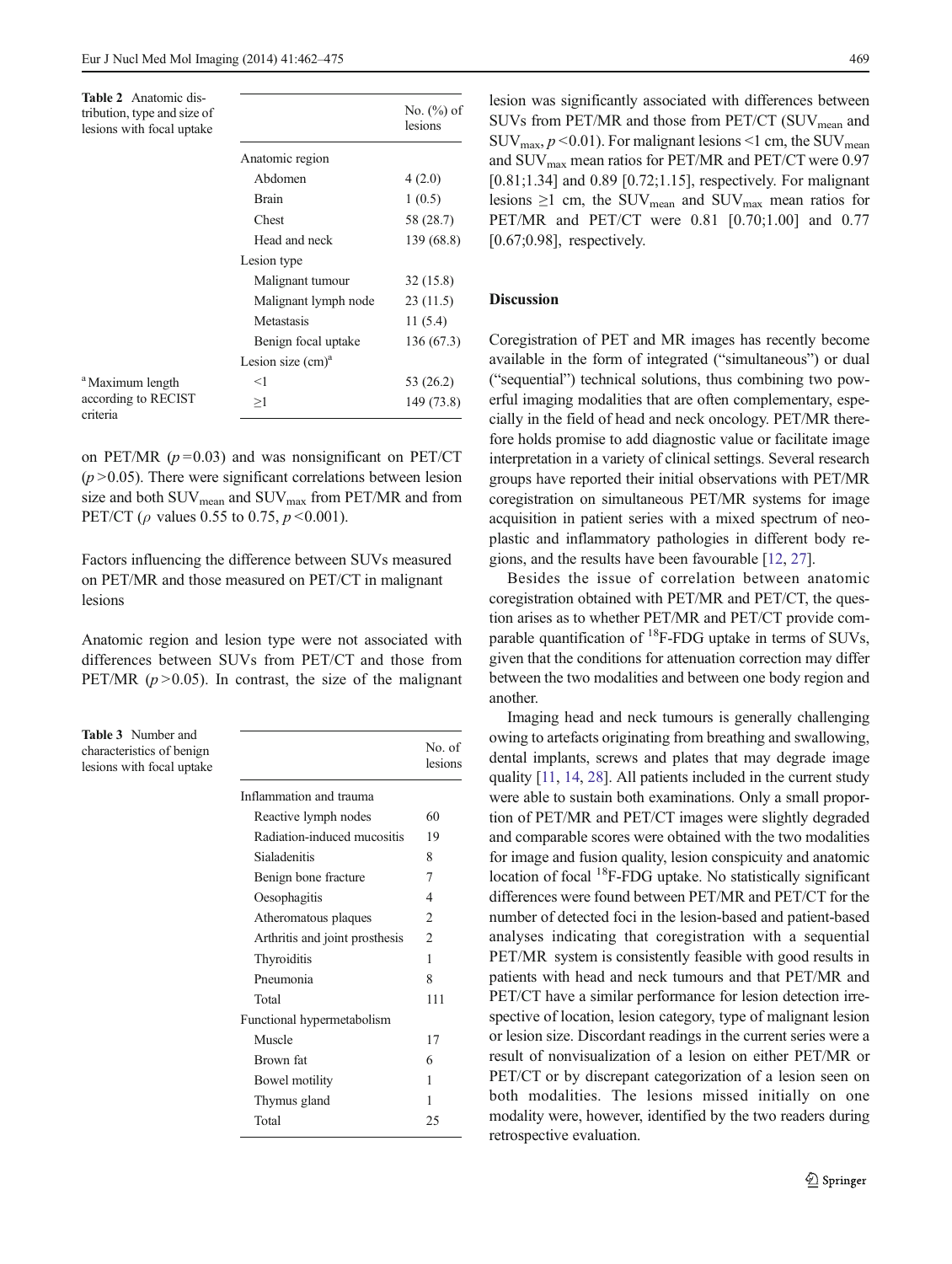Fig. 4 Concordant evaluation for malignant and benign lesions with focal uptake by PET/CT and PET/MR in a 65-year-old man with squamous cell carcinoma of the larynx T3N0M0. a CT image, b water-only Dixon sequence image, c fused PET/CT image, d fused PET/Dixon MR image, e PET image from PET/CT, **f** PET image from PET/MR. A left-sided supraglottic tumour (arrows) has invaded the preepiglottic space. Note the bilateral benign focal uptake of the carotid bifurcation (arrowheads) due to arteriosclerotic plaques

<span id="page-8-0"></span>

Table 4 Discordant ratings for lesions with focal uptake on PET/MR and PET/CT

| Region | Type                 | Location           | Detected on    | Diagnosis on |           |           | Final diagnosis     | Size <sup>a</sup> | <b>SUV PET/MR</b> |                   | <b>SUV PET/CT</b>         |                   |
|--------|----------------------|--------------------|----------------|--------------|-----------|-----------|---------------------|-------------------|-------------------|-------------------|---------------------------|-------------------|
|        |                      |                    | PET/MR         | PET/CT       | PET/MR    | PET/CT    |                     |                   | $\rm{SUV}_{max}$  | $\rm{SUV}_{mean}$ | $\text{SUV}_{\text{max}}$ | $\rm{SUV}_{mean}$ |
| Neck   | Tumour<br>recurrence | Maxillary<br>sinus | N <sub>0</sub> | Yes          | Benign    | Malignant | Inflammation        | 1.12              | 3.26              | 2.76              | 3.99                      | 2.67              |
| Neck   | Lymph node           | Level IB           | No             | Yes          | Benign    | Malignant | Inflammatory node   | 1.39              | 2.13              | 1.67              | 2.98                      | 2.14              |
| Chest  | Lymph node           | Hilum              | Yes            | No           | Malignant | Benign    | Inflammatory node   | 0.62              | 6.02              | 3.98              | 2.05                      | 1.35              |
| Chest  | Lymph node           | Hilum              | Yes            | No           | Malignant | Benign    | Inflammatory node   | 0.62              | 5.27              | 3.33              | 2.50                      | 1.85              |
| Chest  | Metastasis           | Lung               | Yes            | Yes          | Malignant | Benign    | Benign nodule       | 0.50              | 1.05              | 0.70              | 0.61                      | 0.40              |
| Chest  | Metastasis           | Bone               | No             | Yes          | Benign    | Malignant | Bone metastasis     | 2.05              | 1.38              | 1.18              | 2.65                      | 1.74              |
| Chest  | Metastasis           | Lung               | No             | Yes          | Benign    | Malignant | Inflammatory nodule | 0.48              | 1.51              | 1.21              | 1.80                      | 1.31              |
| Chest  | Metastasis           | Pleura             | Yes            | Yes          | Malignant | Benign    | Pachypleuritis      | 1.44              | 6.44              | 5.00              | 4.68                      | 3.59              |

<sup>a</sup> Maximum lesion length in centimetres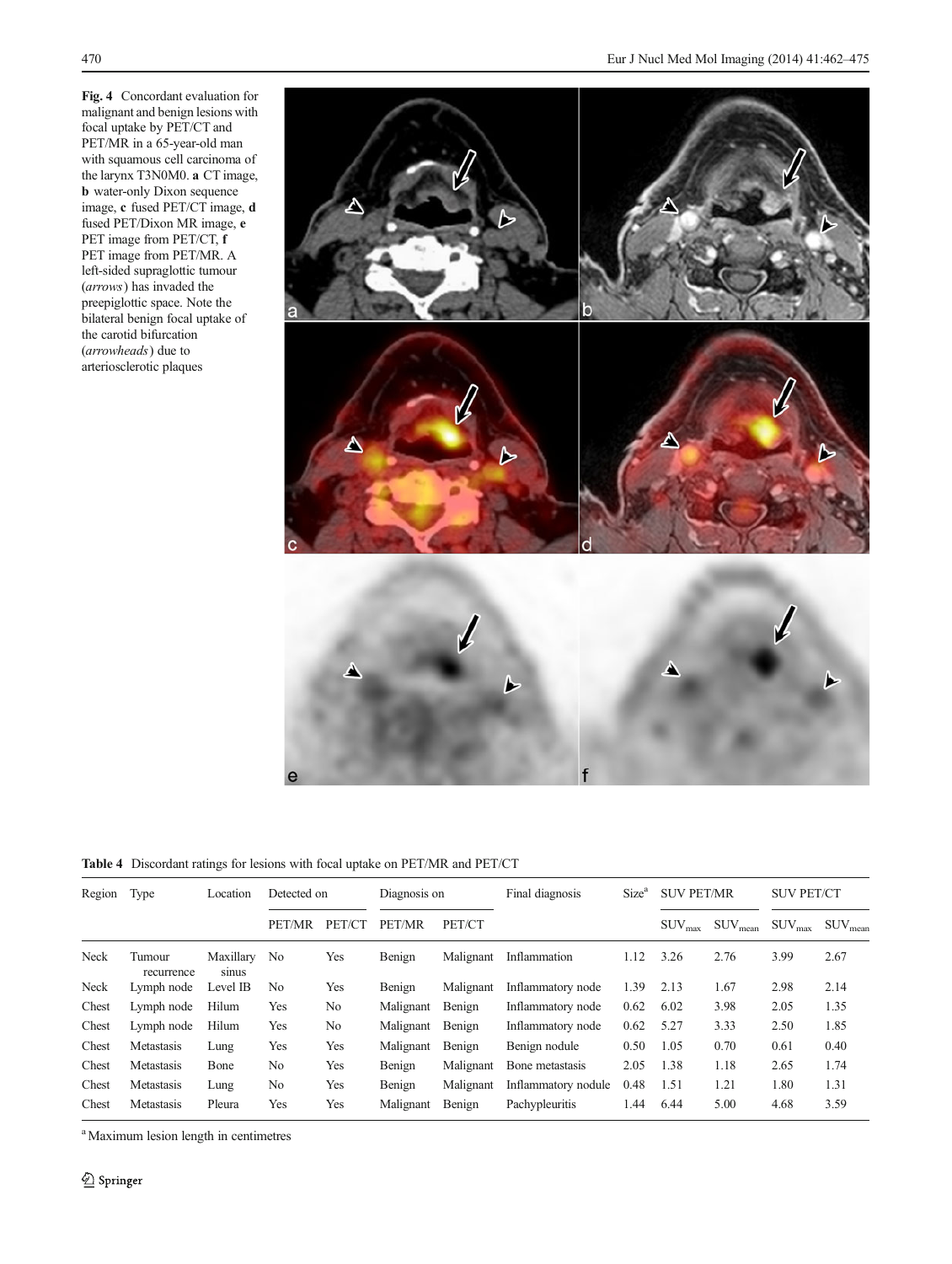<span id="page-9-0"></span>Fig. 5 Discordant evaluations by PET/CT and PET/MR in a 69-year-old man with histologically proven recurrent squamous cell carcinoma of the nasal cavity T2N0M0. a, c Fused PET and CT image; **b**, **d** fused PET and water-only Dixon MR image; e PET image from PET/CT; f) PET image from PET/MR. Evaluation of the nasal cavity tumour (a, b arrows) and of the right hilum and carina (c, d) is concordant. Evaluation of the left hilum is discordant (c–f arrows): PET/MR detected three lymph nodes, which were interpreted as malignant, and PET/CT detected only one node which was interpreted as malignant. Histology revealed inflammatory nodes



To the best of our knowledge, the accuracy of the quantitative PET information derived from sequential PET/MR in patients with head and neck tumours and the specific factors that may influence these data has not yet been determined by means of prospective quantitative analysis. PET scanner performance, data acquisition, attenuation correction method and tracer kinetics may vary among studies and may all contribute to divergent SUVs among modalities and study protocols.

The limitations of the current study comprise technical issues related to the two PET subsystems employed, the number of iterations, and the time lag between the two PET acquisitions. Technical differences between the two PET subsystems included detector design (barrel vs. pixelated Anger-logic detector), data acquisition (TF versus non-TF), and reconstruction strategies (listmode 3-D LOR–TF blobbased OSEM versus FORE+2-D AW-OSEM). We did not attempt to match the number of iterations between the two PET datasets, as matching the number of iterations will not produce images with the same quality or quantitative potential rendering evaluation of data more questionable given the differences in data sampling between the two scanners and the optimal choice of the number of subsets and subiterations. The purpose of the current study was not to validate PET/MR quantification but rather to evaluate the quantitative aspects of

| <b>Table 5</b> SUVs for lesions with focal uptake |  |  |  |  |  |  |  |
|---------------------------------------------------|--|--|--|--|--|--|--|
|---------------------------------------------------|--|--|--|--|--|--|--|

| Lesion              |             |     | No. of $Sizea$<br>lesions | $\text{SUV}_{\text{mean}}$                      |                                                        |                                               |        | $\text{SUV}_{\text{max}}$ |                                           |                                        |        |
|---------------------|-------------|-----|---------------------------|-------------------------------------------------|--------------------------------------------------------|-----------------------------------------------|--------|---------------------------|-------------------------------------------|----------------------------------------|--------|
|                     |             |     |                           | PET/MR                                          | PET/CT                                                 | Difference $p$ value PET/MR<br>$\binom{0}{0}$ |        |                           | PET/CT                                    | Difference $p$ value<br>$\binom{0}{0}$ |        |
| Tumour              |             | 32  |                           |                                                 | 2.7 $[1.8;3.3]$ 5.5 $[4.2;8.7]$ 7.7 $[5.4;11.5]$ -20.7 |                                               | < 0.01 |                           | $6.6$ [5.3;10.9] $8.7$ [7.3;15.1] $-24.1$ |                                        | < 0.01 |
| Malignant           | Neck        | 10  |                           |                                                 | 1.2 $[0.8;1.4]$ 2.6 $[2.5;5.4]$ 3.3 $[2.9;5.8]$        | $-16.3$                                       | < 0.01 | $3.9$ [ $3.4;7.3$ ]       | $4.7$ [4.4;8.5]                           | $-22.0$                                | < 0.01 |
| lymph node          | Mediastinum | 13  |                           | 1.1 $[0.6;1.4]$ 5.4 $[4.0;6.6]$ 4.6 $[2.5;6.5]$ |                                                        | $+13.0$                                       | 0.744  | $7.4$ [5.8;11.3]          | 7.8 [4.0;9.2]                             | $+7.9$                                 | 0.851  |
| Metastasis          |             | 11  |                           |                                                 | $1.7$ [1.4;2.1] 2.1 [1.3;2.6] 3.0 [1.9;3.4]            | $-12.1$                                       | 0.43   | $2.3$ [1.6;3.5]           | $3.7$ [2.9;4.4]                           | $-17.0$                                | 0.34   |
| Benign focal uptake |             | 136 |                           |                                                 | $1.2$ [0.9;1.8] $2.1$ [1.6;2.8] $2.3$ [1.8;3.4]        | $-12.7$                                       | < 0.01 | $2.6$ [ $2.1$ ; $3.6$ ]   | $3.2$ [2.4;4.7]                           | $-17.1$                                | < 0.01 |
| All lesions         |             | 202 |                           |                                                 | $1.4$ [1.0;2.1] 2.6 [1.7;3.9] 2.8 [1.9;4.5]            | $-13.3$                                       | < 0.01 | $3.3$ [2.3;5.3]           | $4.0$ [2.7;6.4]                           | $-17.4$                                | < 0.01 |

The data are presented as medians and interquartile intervals

<sup>a</sup> Maximum length in centimetres according to RECIST criteria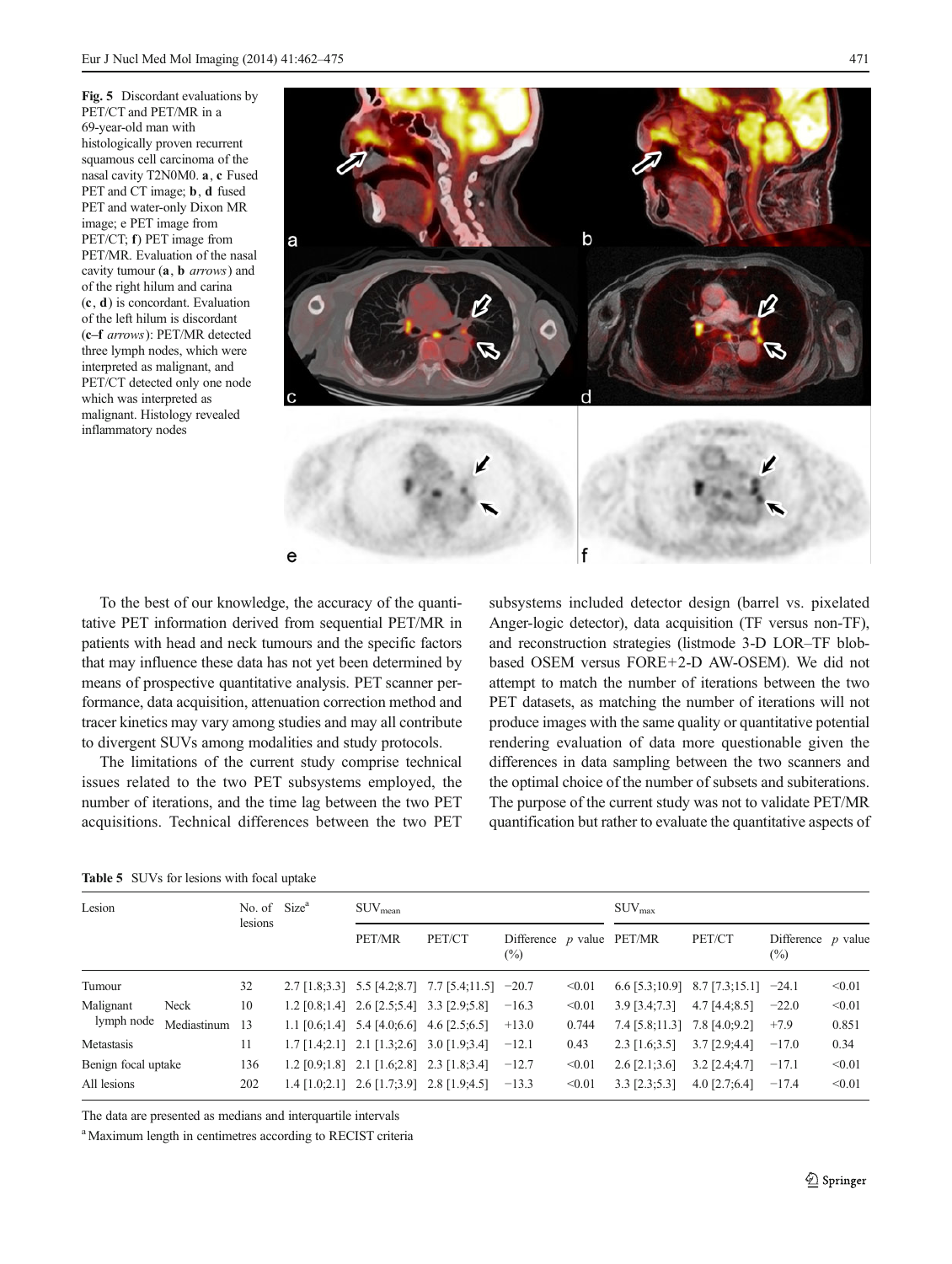| Organ           | No. of<br><b>ROIS</b> | $\rm{SUV}_{mean}$          |                      |                      | $\text{SUV}_{\text{max}}$ |                      |                    |                      |                |
|-----------------|-----------------------|----------------------------|----------------------|----------------------|---------------------------|----------------------|--------------------|----------------------|----------------|
|                 |                       | PET/MR                     | PET/CT               | Difference<br>$(\%)$ | $p$ value                 | PET/MR               | PET/CT             | Difference<br>$(\%)$ | <i>p</i> value |
| Lung            | 61                    | $0.35$ [0.30;0.42]         | $0.31$ [0.24;0.38]   | $+11.0$              | 0.03                      | $0.43$ [0.36;0.52]   | $0.44$ [0.32;0.54] | $+0.7$               | 0.90           |
| Muscle          | 182                   | $0.78$ [0.67;0.90]         | $0.75$ [0.62;0.94]   | $+3.0$               | 0.47                      | $1.00$ [0.81;1.14]   | $1.06$ [0.86;1.30] | $-4.6$               | 0.25           |
| Bone marrow     | 129                   | $1.02$ [0.59;1.41]         | $1.22$ [0.67;1.95]   | $-20.0$              | < 0.01                    | 1.44 [0.83;1.87]     | 1.72 [0.96;2.51]   | $-20.0$              | < 0.01         |
| Salivary glands | 37                    | $1.57$ [ $1.38$ ; $1.84$ ] | $1.56$ [1.07;2.10]   | $+11.6$              | 0.22                      | 2.00 [1.62;2.30]     | $2.11$ [1.74;2.75] | $-4.7$               | 0.49           |
| Spleen          | 30                    | $1.61$ [1.37;1.82]         | 1.79 [1.46;2.02]     | $-7.8$               | 0.07                      | 2.12 [1.87;2.35]     | 2.43 [2.20;3.09]   | $-13.4$              | < 0.01         |
| Liver           | 31                    | $1.75$ [1.52;2.05]         | 1.99 [1.67;2.26]     | $-8.9$               | 0.02                      | 2.35 [2.00:2.68]     | 2.72 [2.17;3.27]   | $-12.7$              | < 0.01         |
| Background      | 32                    | $1.05$ [0.94;1.14]         | $1.11$ $[1.01;1.23]$ | $-6.4$               | 0.09                      | $1.37$ $[1.22;1.50]$ | $1.52$ [1.37;1.72] | $-11.9$              | < 0.01         |
| All             | 502                   | $0.89$ [0.61;1.33]         | $0.93$ [0.59;1.49]   | $-4.8$               | 0.26                      | 1.16 [0.78;1.68]     | 1.30 [0.85;2.05]   | $-9.7$               | < 0.01         |

<span id="page-10-0"></span>Table 6 SUVs for organs

The data are presented as medians and interquartile intervals

PET/MR compared to those of PET/CT in a clinical setting using optimized protocols for both systems, as reported recently by other investigators [[12,](#page-13-0) [27](#page-13-0)]. Study logistics and timing may also play a role, as SUVs of malignant tumours may increase over time within a few hours after radiotracer injection while SUVs of inflammatory lesions tend to decrease or remain stable [[29](#page-13-0), [30](#page-13-0)]. In our study, PET/MR was performed at a mean of 61 min prior to PET/CT, and SUVs measured on PET/MR were significantly lower than those on PET/CT for tumours, metastatic neck nodes and benign focal





Fig. 6 Spearman correlation analysis of tracer uptake for organs (a SUVmean, b SUVmax) shows strong positive monotonic correlations for both  $\mathrm{SUV}_{\mathrm{mean}}$  and  $\mathrm{SUV}_{\mathrm{max}}$  from PET/MR and those from PET/CT. SUV<sub>mean</sub>  $\rho = 0.868$ ,  $n = 470$ ,  $p < 0.001$ ; SUV<sub>max</sub>  $\rho = 0.872$ ,  $n = 470$ ,  $p$ <0.001. Bland-Altman plots of SUV<sub>mean</sub> (c) and SUV<sub>max</sub> (d) for

organs on PET/MR and PET/CT. Differences and limits of agreement (bias±2SD) are expressed as a function of the average SUVs from PET/MR and from PET/CT. The systematic underestimation of SUVs from PET/MR is proportional to the SUV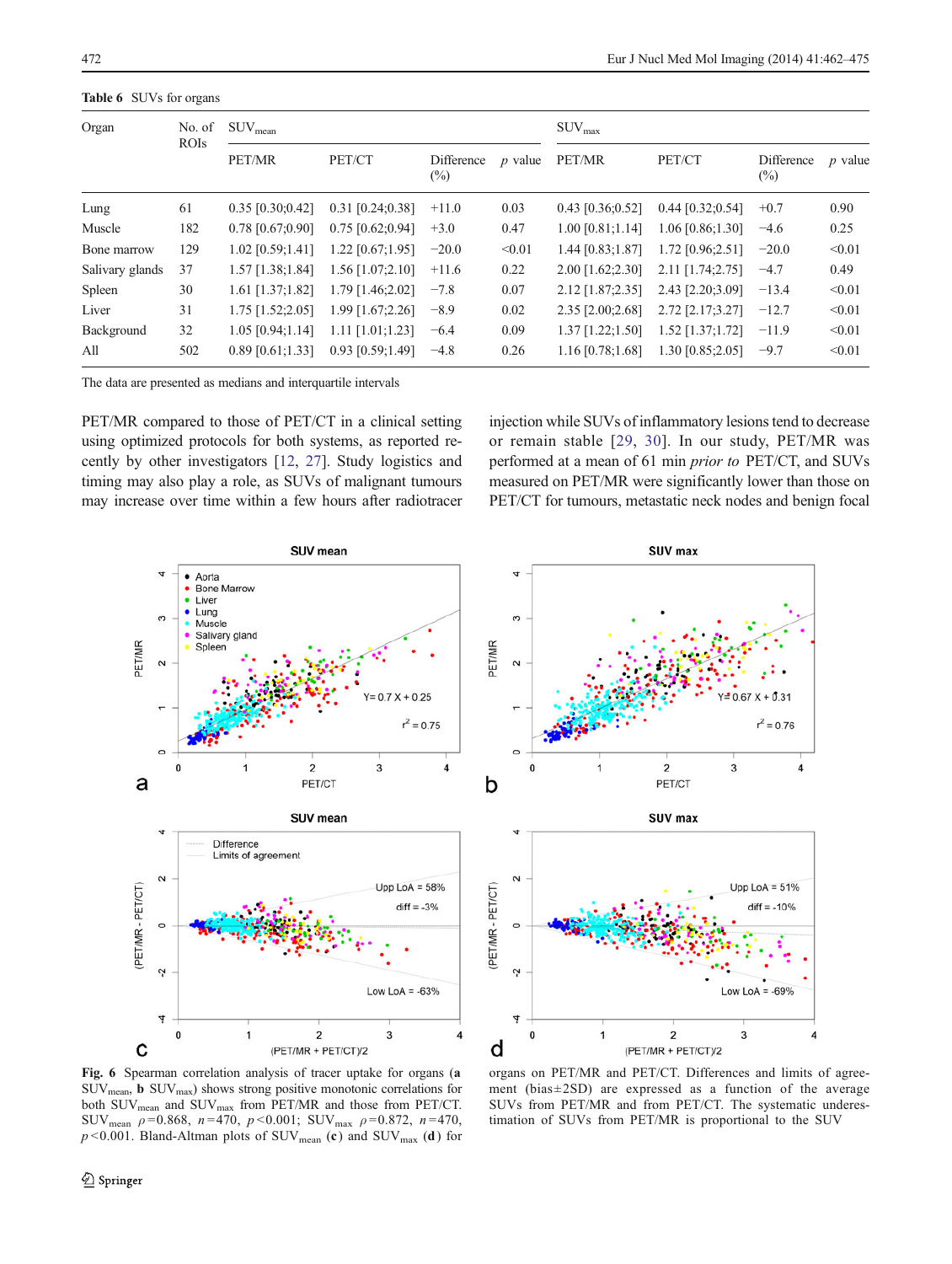

Fig. 7 Spearman correlation analysis of tracer uptake for lesions with focal uptake (tumours, metastatic lymph nodes, metastases and benign focal uptake; **a**  $\text{SUV}_{\text{mean}}$ , **b**  $\text{SUV}_{\text{max}}$ ) shows strong positive monotonic correlations for both  $\text{SUV}_{\text{mean}}$  and  $\text{SUV}_{\text{max}}$  from  $\text{PET}/\text{MR}$  and those from PET/CT. SUV<sub>mean</sub>  $\rho = 0.872$ ,  $n = 202$ ,  $p < 0.001$ ; SUV<sub>max</sub>  $\rho = 0.843$ ,  $n = 202$ ,  $p < 0.001$ . Bland-Altman plots of SUV<sub>mean</sub> (c) and SUV<sub>max</sub> (d)

uptake (13.3  $%$  mean underestimation for SUV<sub>mean</sub> and 17.4 % mean underestimation for  $\text{SUV}_{\text{max}}$ ; Tables [5](#page-9-0) and [6\)](#page-10-0), but not for malignant mediastinal nodes or distant metastases, for which we observed only a trend. This finding can be partially attributed to the above-mentioned effect of timing, which is inherent in the design of the study, and tracer kinetics may thus have been responsible for some of the discrepant readings observed in the current study. Nevertheless, the observed underestimation of SUVs of benign lesions (mostly of inflammatory origin), as well as organs on PET/MR as compared to PET/CT (Tables [5](#page-9-0) and [6\)](#page-10-0) cannot be explained by tracer kinetics alone.

In three recent studies in which PET/MR was performed 54, 88 and 92 min after PET/CT, PET/MR underestimated SUVs for focal lesions and/or organs [\[12,](#page-13-0) [27](#page-13-0), [31\]](#page-13-0). In two studies comparing simultaneous PET/MR and PET/CT in patients with a mixed spectrum of neoplastic and inflammatory pathologies, Drzezga et al. [\[12\]](#page-13-0) and Wiesmüller et al. [\[27\]](#page-13-0) found that PET/MR underestimated SUV for focal uptake in a similar range to that found in our study  $(11 - 12\%)$ 

<span id="page-11-0"></span>

for lesions with focal uptake on PET/MR and PET/CT. Differences and limits of agreement (bias±2SD) are expressed as a function of the average SUVs from PET/MR and from PET/CT. The systematic underestimation of SUVs from PET/MR is proportional to the SUV. Note the dispersion of the data for  $\text{SUV}_{\text{mean}} > 10$  and  $\text{SUV}_{\text{max}} > 12$ 

underestimation for SUV<sub>mean</sub> and 20 % underestimation for  $\text{SUV}_{\text{max}}$ ), although the two groups used different PET/MR systems, different study designs and different statistical approaches [\[12,](#page-13-0) [27](#page-13-0)]. From a statistical point of view, data obtained from PET scans are typically clustered data, and complicated modelling techniques may be required for correct data analysis [[25,](#page-13-0) [26](#page-13-0)]. To avoid bias from multiple lesions per patient, previous investigators have used conventional statistical tests and limited their analysis to five lesions per organ or compartment [\[12](#page-13-0), [27\]](#page-13-0). In our analysis, the lesions were analysed taking into consideration data clustering [[25](#page-13-0), [26\]](#page-13-0). Despite the above-mentioned differences in study design and data analysis, in accordance with previous authors [[12,](#page-13-0) [27,](#page-13-0) [32](#page-13-0)] we found a statistically significant underestimation of SUVs measured on PET/MR as compared to those measured on PET/CT not only for malignant tumours and metastatic neck nodes but also for benign focal uptake, bone marrow and liver.

In agreement with previous investigators [\[12,](#page-13-0) [27,](#page-13-0) [32\]](#page-13-0), our study also demonstrated a statistically significant strong positive correlation between SUV measurements from PET/MR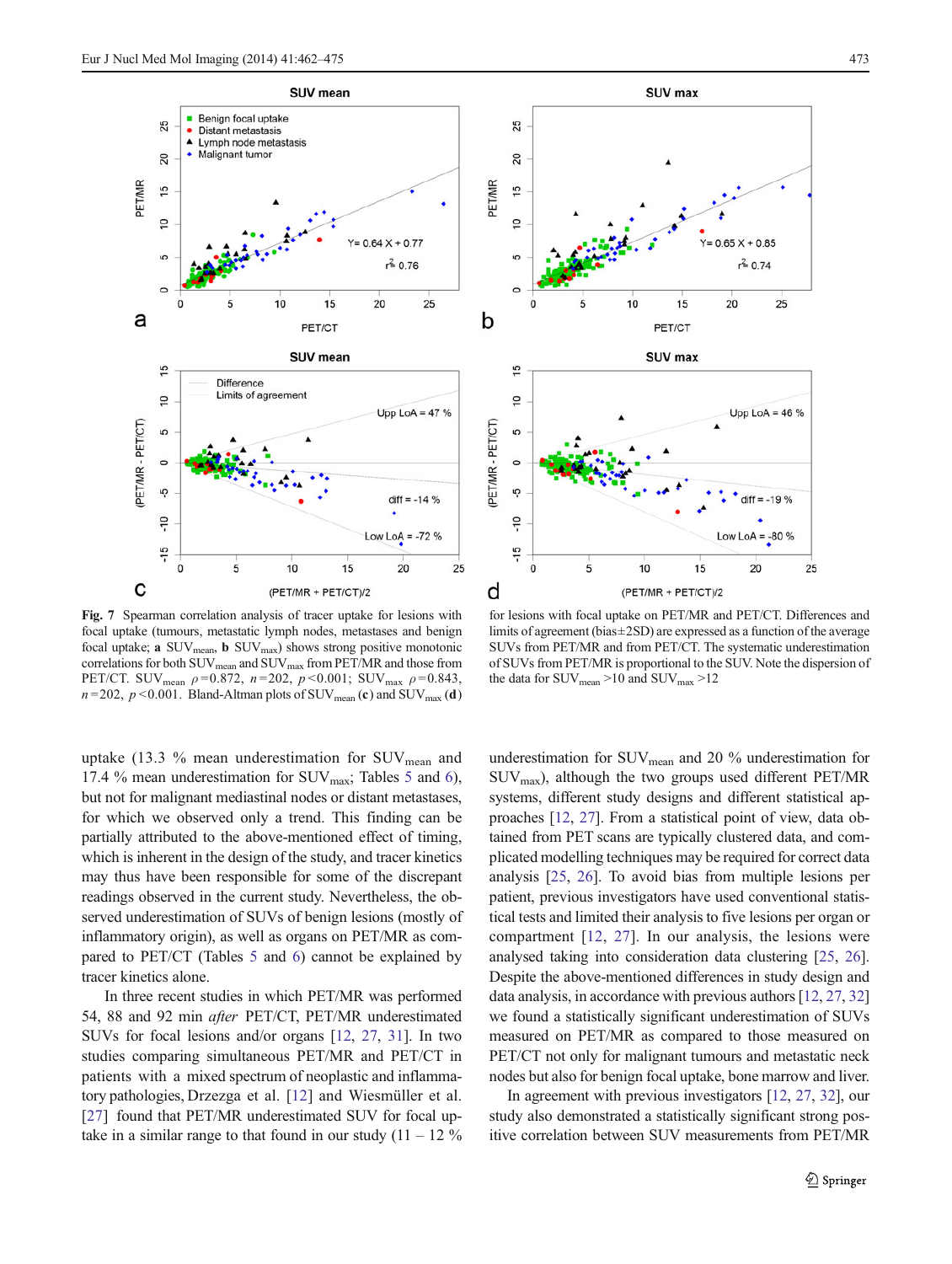<span id="page-12-0"></span>and those from PET/CT (Figs. [6](#page-10-0) and [7\)](#page-11-0) for benign and malignant lesions and for organs. However, a significant nonzero correlation coefficient does not imply that two methods are concordant [\[23](#page-13-0)]. Concordance of measurements obtained with two different modalities is important in terms of interchangeable use of measurements performed with either of the two modalities and in terms of facilitated comparison of quantitative data from different institutions. Quantification of tracer uptake plays an increasing relevant role in patients with head and neck cancer as an increasing number of protocols use sequential SUV measurements during treatment and in the early posttreatment phase, for the assessment of treatment response, to adapt treatment plans individually, and for systematic follow-up purposes after radio(chemo)therapy [[20,](#page-13-0) [21,](#page-13-0) [33](#page-13-0)–[35](#page-13-0)]. In our study, the Bland-Altman plots revealed a limited concordance of measurements in particular for lesions with high SUVs (Figs. [6](#page-10-0) and [7](#page-11-0)). In malignant tumours, the relative difference between SUVs from PET/MR and those from PET/CT was influenced, among the factors analysed, by lesion size (the larger the tumour, the higher the SUV) and the difference in SUVs, but other factors, such as anatomic location and lesion type did not affect the difference between SUVs measured on PET/MR and those measured on PET/CT.

SUV has been shown to depend on tumour size, partial volume effect, data acquisition, reconstruction protocol and image characteristics (spatial resolution, noise, number of iterations and attenuation correction method) [[36](#page-13-0)–[38](#page-13-0)]. The attenuation correction method used in PET/MR ignores the presence of bony structures in contrast to that used in PET/CT. Some investigators have suggested that ignoring bone could be acceptable for the abdominal and hip regions [[18,](#page-13-0) [39\]](#page-13-0) but probably not in the thorax or in the head and neck [\[40](#page-13-0)]. Bini et al. [\[32\]](#page-13-0) recently showed in an animal model that the MR attenuation correction method underestimated PET values by less than 10 % in most regions except areas containing bone or areas close to large bony structures. Ignoring bone might also not be adequate for quantification of osseous lesions with a reported difference between measurements on PET/MR and PET/CT of 5 – 30 % [[18,](#page-13-0) [40](#page-13-0), [41](#page-13-0)].

From a clinical point of view, our study suggests that SUVs measured on PET/MR and those measured on PET/CT may differ in particular in large head and neck tumours (Fig. [7\)](#page-11-0). Although this finding may not be relevant for qualitative interpretation of PET scans for diagnostic purposes, it may have implications for tracer quantification. Therefore, when monitoring response to chemo(radio)therapy and for followup purposes in patients with head and neck oncology, if the initial examination was a PET/MR scan, particular care should be taken to perform the follow-up examinations on the same PET/MR machine in order to allow better evaluation of quantitative changes in tracer uptake, and vice-versa, the information that SUVs of head and neck tumours may be underestimated by 20 % using PET/MR as compared to PETR/CT may be important for the every-day clinical use of this new hybrid technology.

## Conclusion

In this study, we showed that in patients with head and neck oncology, the PET data obtained with a sequential PET/MR show equivalent findings to the PET data from PET/CT regarding image and fusion quality, lesion conspicuity, anatomic location of focal uptake, number of detected malignant and benign lesions and number of diagnosed patients with and without malignant lesions. Comparison of SUVs revealed an excellent correlation for measurements on both modalities, but underestimation of  ${}^{18}$ F-FDG uptake for focal lesions (benign and malignant) and organs as compared to that estimated from PET/CT. Among the tested factors, tumour size was the major factor affecting the difference between SUV measured on PET/MR and those measured on PET/CT.

Acknowledgments The authors would like to thank Christophe Combescure for help with statistical analysis. The data presented here are part of a clinical study supported by the Swiss National Science Foundation SNSF (Fonds National Suisse de la Recherche Scientifique) under grants FNS 320030\_135728/1 and SNSF 31003A-135576.

Conflicts of interest Arthur Varoquaux, Olivier Rager, Antoine Poncet, Christoph D. Becker, Pavel Dulguerov, Nicolas Dulguerov, Habib Zaidi and Minerva Becker have no conflicts of interest. Osman Ratib has a research agreement in the field of PET/MR with Philips Healthcare. None of the above-mentioned authors had any financial interest that may have directly or indirectly influenced the content of the manuscript submitted. Bénédicte M. A. Delattre is a clinical scientist working for the Nuclear Medicine Division of Philips Healthcare AG, Switzerland.

Open Access This article is distributed under the terms of the Creative Commons Attribution License which permits any use, distribution, and reproduction in any medium, provided the original author(s) and the source are credited.

#### References

- 1. Argiris A, Karamouzis MV, Raben D, Ferris RL. Head and neck cancer. Lancet. 2008;371(9625):1695–709.
- 2. Becker M, Zbären P, Casselman JW, Kohler R, Dulguerov P, Becker CD. Neoplastic invasion of laryngeal cartilage: reassessment of criteria for diagnosis at MR imaging. Radiology. 2008;249(2):551–9.
- 3. Hustinx R, Lucignani G. PET/CT in head and neck cancer: an update. Eur J Nucl Med Mol Imaging. 2010;37(3):645–51.
- 4. Chawla SC, Federman N, Zhang D, Nagata K, Nuthakki S, McNitt-Gray M, et al. Estimated cumulative radiation dose from PET/CT in children with malignancies: a 5-year retrospective review. Pediatr Radiol. 2010;40(5):681–6.
- 5. Pichler BJ, Judenhofer MS, Catana C, Walton JH, Kneilling M, Nutt RE, et al. Performance test of an LSO-APD detector in a 7-T MRI scanner for simultaneous PET/MRI. J Nucl Med. 2006;47(4): 639–47.